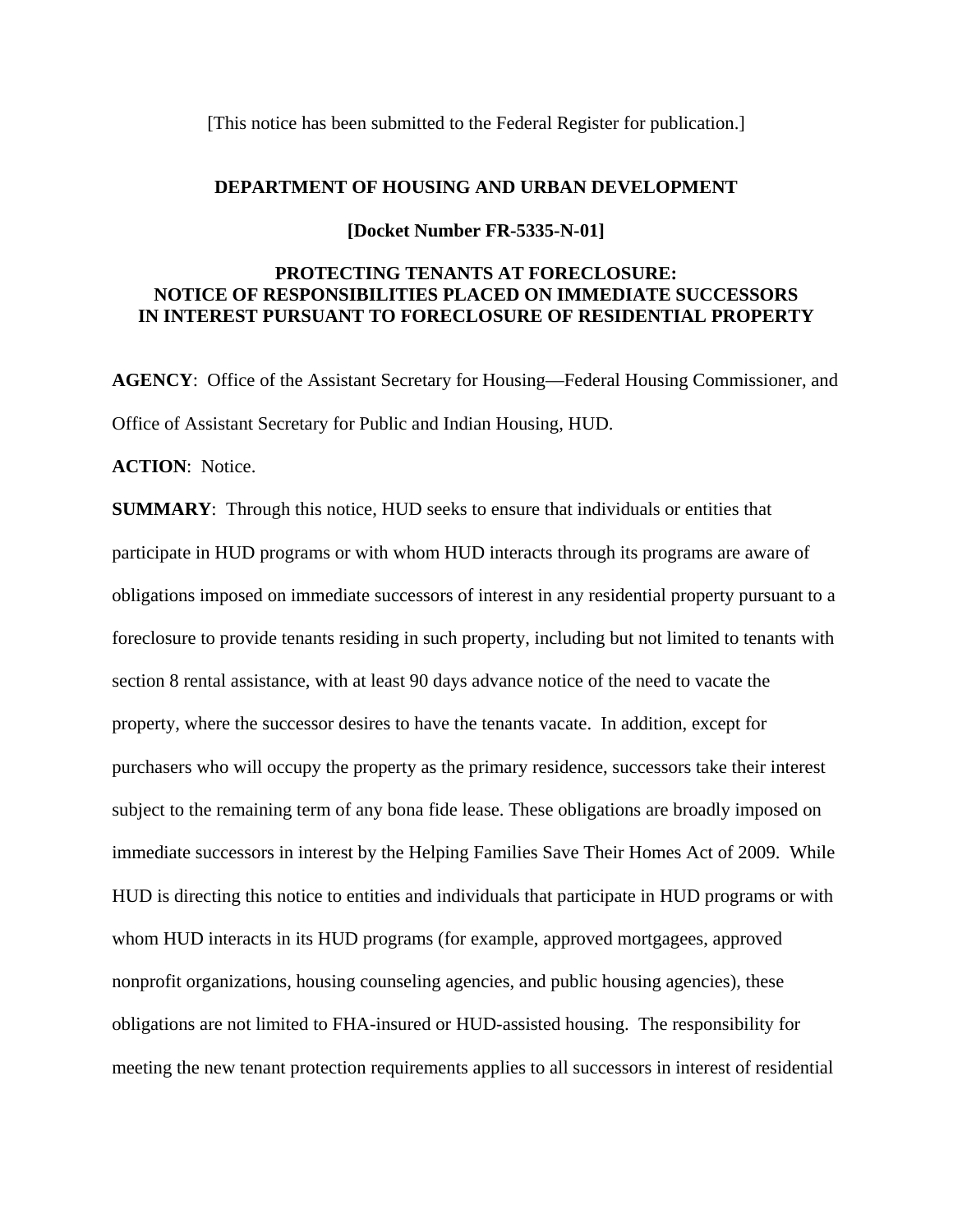property, regardless of whether a federally related mortgage is present. The immediate successors in interest of a residential property, which is being foreclosed, bear direct responsibility for meeting the requirements of the law. These protections are self-executing, and became effective May 20, 2009.

**FOR FURTHER INFORMATION:** For questions relating to FHA's Insured Housing programs, including multifamily housing, contact FHA's Resource Center at 1-800-CALL-FHA (1-800-225-5342). For questions relating to HUD's Public and Indian Housing programs, including Section 8 vouchers, contact Brian Gage, Office of Housing Voucher Management, Room 4210, Department of Housing and Urban Development, 451 Seventh Street, SW, Washington, DC 20410, telephone (202) 402-4254. For both sets of contact, the applicable address is Department of Housing and Urban Development, 451 Seventh Street, SW, Washington, DC 20410. Persons with hearing or speech impairments may access these numbers via TDD/TTY by calling 1-877-TDD-2HUD (1-877-833-2483).

## **SUPPLEMENTARY INFORMATION**:

## **I. Background**

 The Protecting Tenants at Foreclosure Act of 2009 (PTFA), part of the Helping Families Save Their Homes Act of 2009 (Public Law 111-22, approved May 20, 2009), requires that tenants residing in foreclosed residential properties be provided notice to vacate at least 90 days in advance of the date by which the immediate successor, generally, the purchaser, seeks to have the tenants vacate the property. Except where the purchaser will occupy the property as the primary residence, the term of any bona fide lease also remains in effect.

 With the unprecedented number of foreclosures occurring across the country, it became increasingly evident that not only were homeowners the victims of the downturn in the economy, but tenants residing in residential properties were also victims of the foreclosure crisis. All too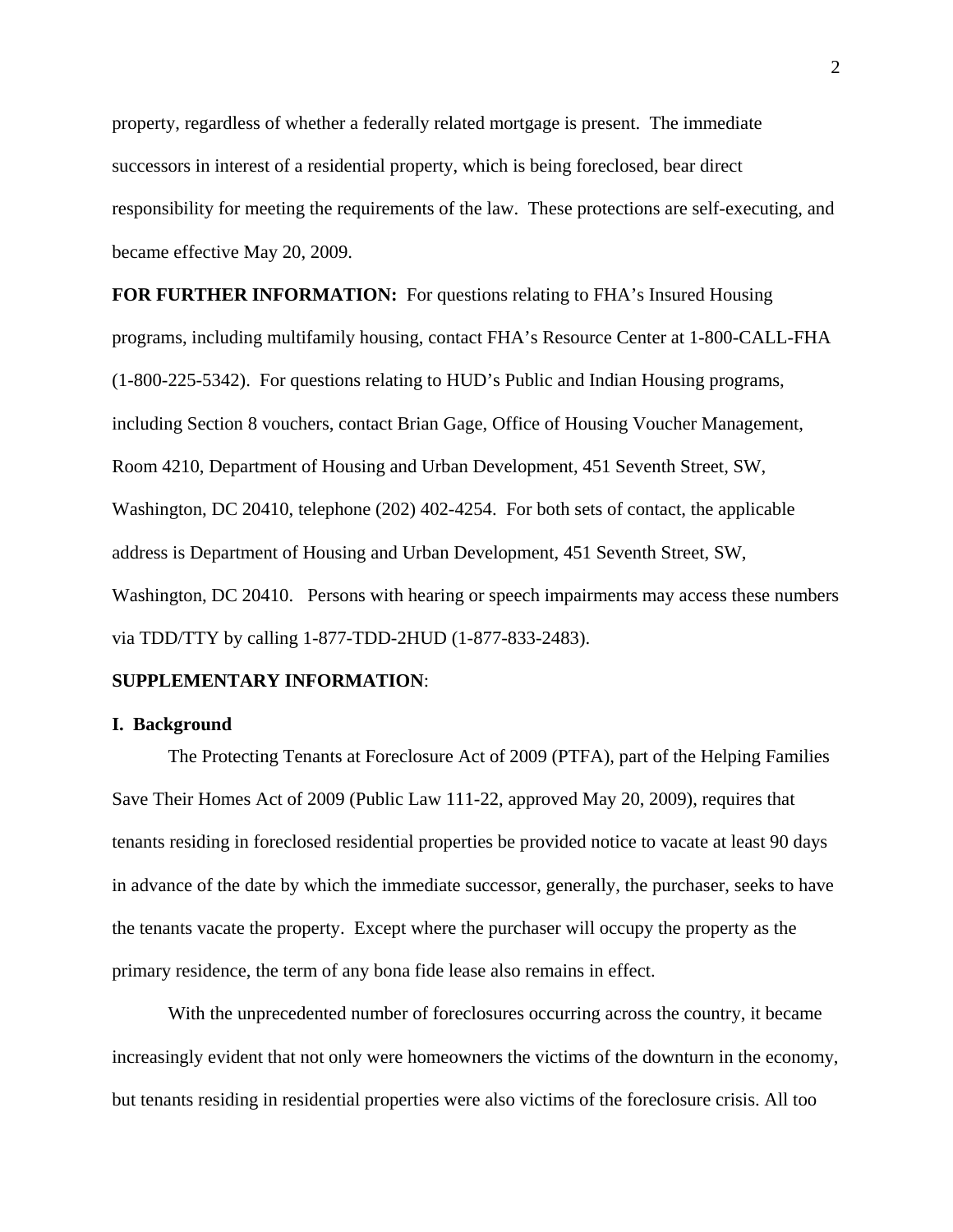often, tenants were caught unaware that the residential property in which they reside was being foreclosed and were given little notice of the need to vacate the property. The objective of these new tenant protections is to ensure that tenants receive appropriate notice of foreclosure and are not abruptly displaced.

 PFTA Sections 702 and 703 define the scope of PFTA's coverage over residential properties. The Section 702 requirements to provide tenants with at least 90 days advance notice to vacate and to preserve the term of any bona fide lease apply to foreclosures on all federallyrelated mortgage loans *or* on any dwelling or residential real property. Section 703 makes conforming changes consistent with the section 702 requirements to the Section 8 rental voucher assistance provisions of the United States Housing Act of 1937 (1937 Act). Both Section 702 and Section 703 sunset on December 31, 2012.

The American Recovery and Reinvestment Act of 2009 (Public Law 111-5, approved February 17, 2009) (Recovery Act) contains similar tenant protections under the heading "Community Development Fund" in Title XII of Division A, which applies to emergency assistance funding provided for the Neighborhood Stabilization Program. The requirement to comply with these protections was included in the funding allocation documents for the Neighborhood Stabilization Program and is not further discussed in this notice.

This notice provides an overview of these tenant protections provisions, addresses their applicability to HUD programs, provides basic guidance, and advises where HUD program participants and other interested parties may find more detailed guidance directed to their programs.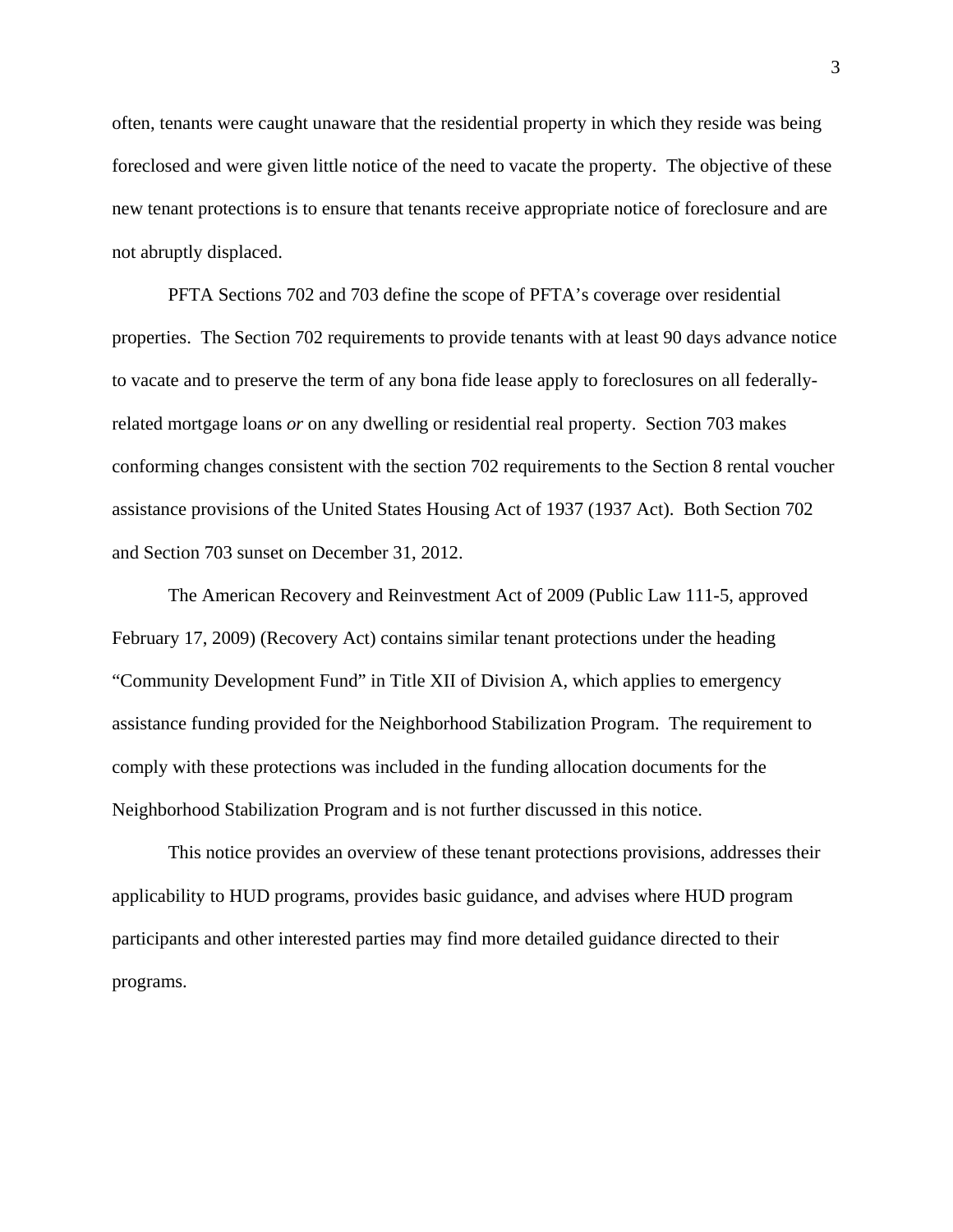## **II. The Tenant Protections of Section 702**

#### A. Overview of Section 702

 The coverage of Section 702 is very broad. Section 702 applies, commencing after May 20, 2009, the date of enactment, to "any foreclosure" on (1) a federally related mortgage loan, *or* (2) any dwelling or residential real property. Section 702 provides that "federally-related mortgage loan" has the same meaning as that provided in section 3 of the Real Estate Settlement Procedures Act (RESPA) (12 U.S.C. 2602).

 The definition of federally-related mortgage loan is very broad in RESPA, but federally related mortgage loans represent only part of Section 702's coverage. Section 702 also covers "any dwelling or residential property," which extends the requirements to all residential property foreclosures, regardless of type or entity involved in the foreclosure, and regardless of whether the tenants are recipients of any type of housing assistance.

The tenants to whom the notice must be provided must be bona-fide tenants as this term is defined in Section 702(b). Section 702(b) defines bona fide lease or tenancy, and under this definition, bona fide tenants do not include the mortgagor or the child, spouse or parent of the mortgagor. (See 702(b)(1).) With respect to the lease, Section 702(b)(2) and (3) provide that a bona fide lease or tenancy must have been the result of an arms-length transaction, *and* the lease or tenancy requires the receipt of rent that is not substantially less than fair market rent for the property or the unit's rent is reduced or subsidized due to a federal, state, or local subsidy. Section  $702(a)(2)(B)$  clarifies that the protections provided by this new law are minimum protections and do not supersede any greater protections (longer advance notice or additional protections) provided by state or local law.

Accordingly, the requirement of Section 702 to provide at least 90 days notice to tenants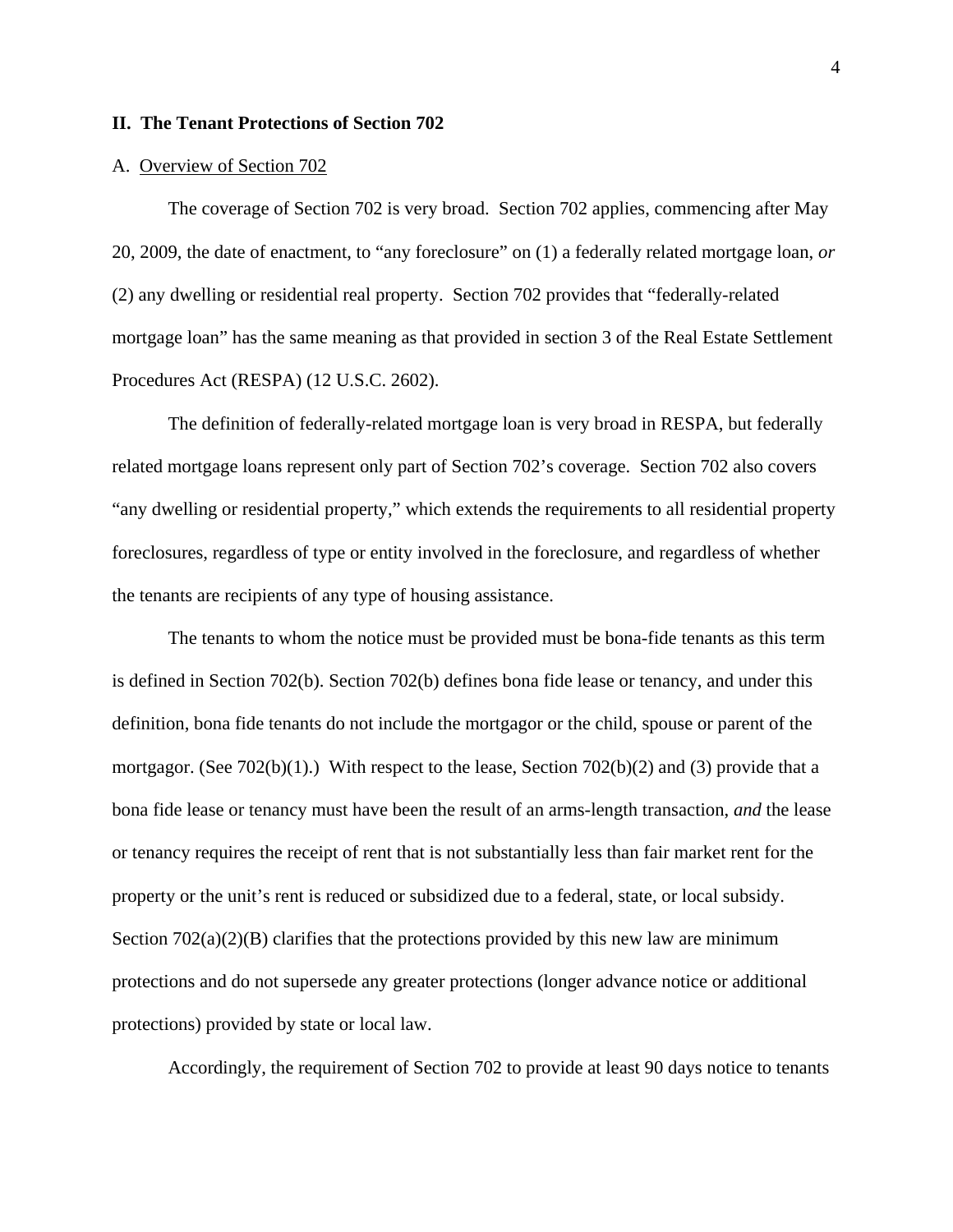applies as follows:

(1) The advance notice applies to tenants in any foreclosed dwelling or residential real property, regardless of the type of loan or other security interest on the property.

(2) An advance notice of 90 days is the minimum period of notification. A longer period may be provided, for example, if greater protections are provided by state or local law.

(3) Responsibility for providing the advance notice to tenants falls on the immediate successor in interest of the property, which will generally be the purchaser.

 (4) The notice must be given to anyone who, as of the date of the notice of foreclosure, is a bona fide tenant, whether or not there is a lease.

 In addition, Section 702 provides that a tenant under any bona fide lease entered into before the notice of foreclosure has the right to occupy the premises until the end of the remaining term of the lease. The only exception to preserving the remaining term of the lease is for a purchaser who will occupy the unit as a primary residence. Even under this exception, however, the tenant must still be provided with the 90-day advance notice to vacate.

 A lease or tenancy must meet the following requirements to be "bona fide" for purposes of Section 702:

> (1) the tenant cannot be the mortgagor or the child, spouse, or parent of the mortgagor,

(2) the lease or tenancy must be the result of an arms-length transaction, and (3) the rent required under the lease cannot be substantially less than fair market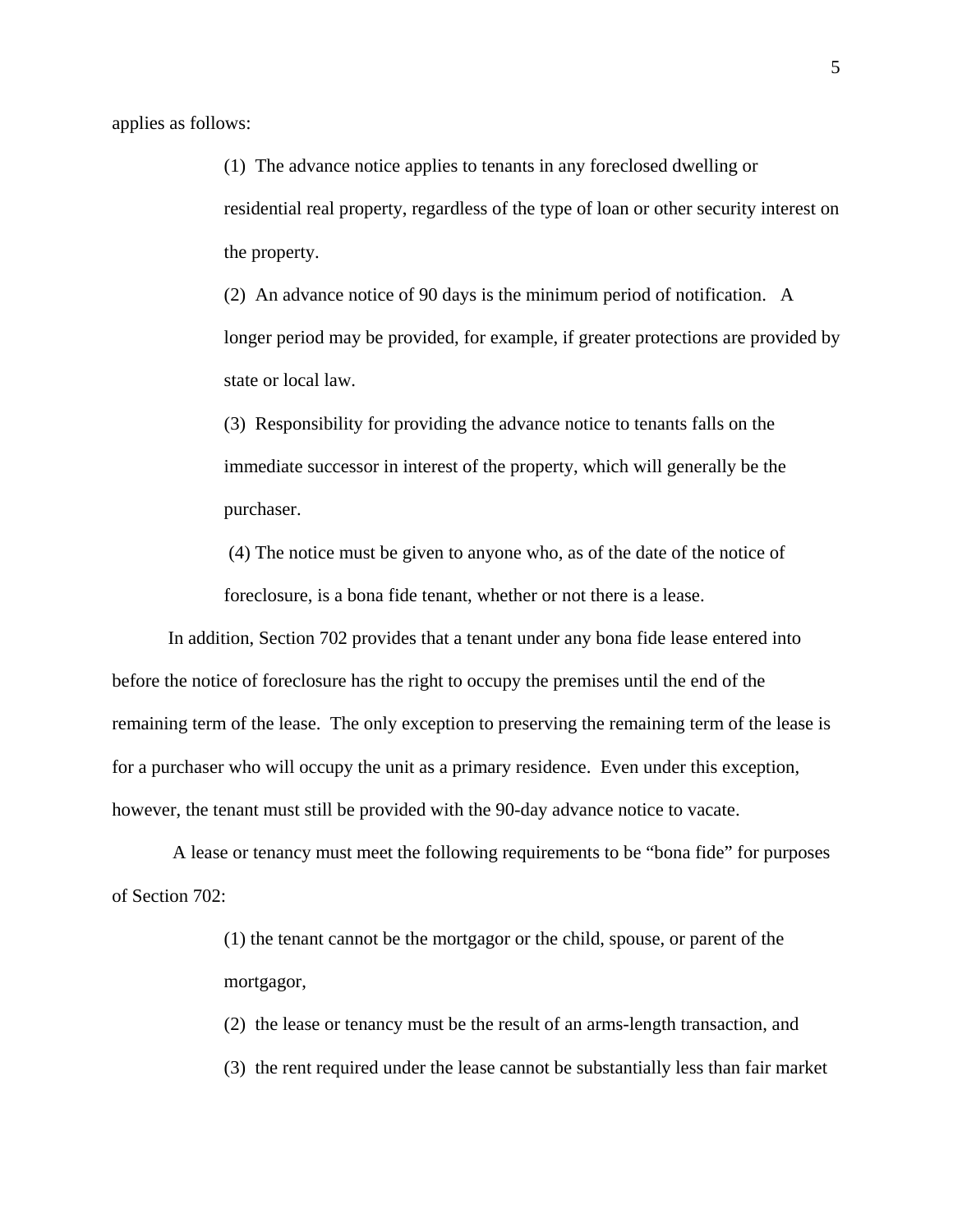rent for the property or the rent is subsidized by a federal, state or local subsidy.

#### B. FHA-Insured Single Family and Multifamily Housing Programs, and Housing Counselors.

 The Office of Housing will be providing additional guidance for its programs in an effort to ensure that, to the extent foreclosures involve FHA-insured or formerly FHA-insured mortgages, the requirements of PFTA are observed. Although terminations of tenancies are not usually sought immediately after foreclosure on HUD multifamily projects, prospective purchasers of multifamily properties in HUD's programs should nevertheless be aware that the Section 702 protections apply if, in fact, the immediate successor after a foreclosure wishes the tenants to vacate. HUD will include in its Invitation to Bid on multifamily foreclosures a reminder of the tenant protections that need to be followed if the new owner desires tenants to vacate the property.

### **III. The Tenant Protections of Section 703**.

#### A. Overview of Section 703

 Section 703 of PFTA addresses residential housing in which tenants who receive section 8 rental voucher assistance reside. The protections provided to tenants in Section 703 are not in lieu of the protections of Section 702 (the two statutory sections are not exclusive of one another) but rather Section 703 makes conforming changes to the United States Housing Act of 1937 (1937 Act) to provide PTFA coverage for the leases and housing assistance payments contracts applicable for tenants receiving section 8 rental voucher assistance.

Section  $8(0)(7)$  of the 1937 Act (42 U.S.C. 1437f(o)(7)) provides that each housing assistance payment (HAP) contract entered into by the public housing agency and the owner of a dwelling unit shall provide, among other things that, during the term of the lease, the owner shall not terminate the tenancy except for serious or repeated violation of the terms and conditions of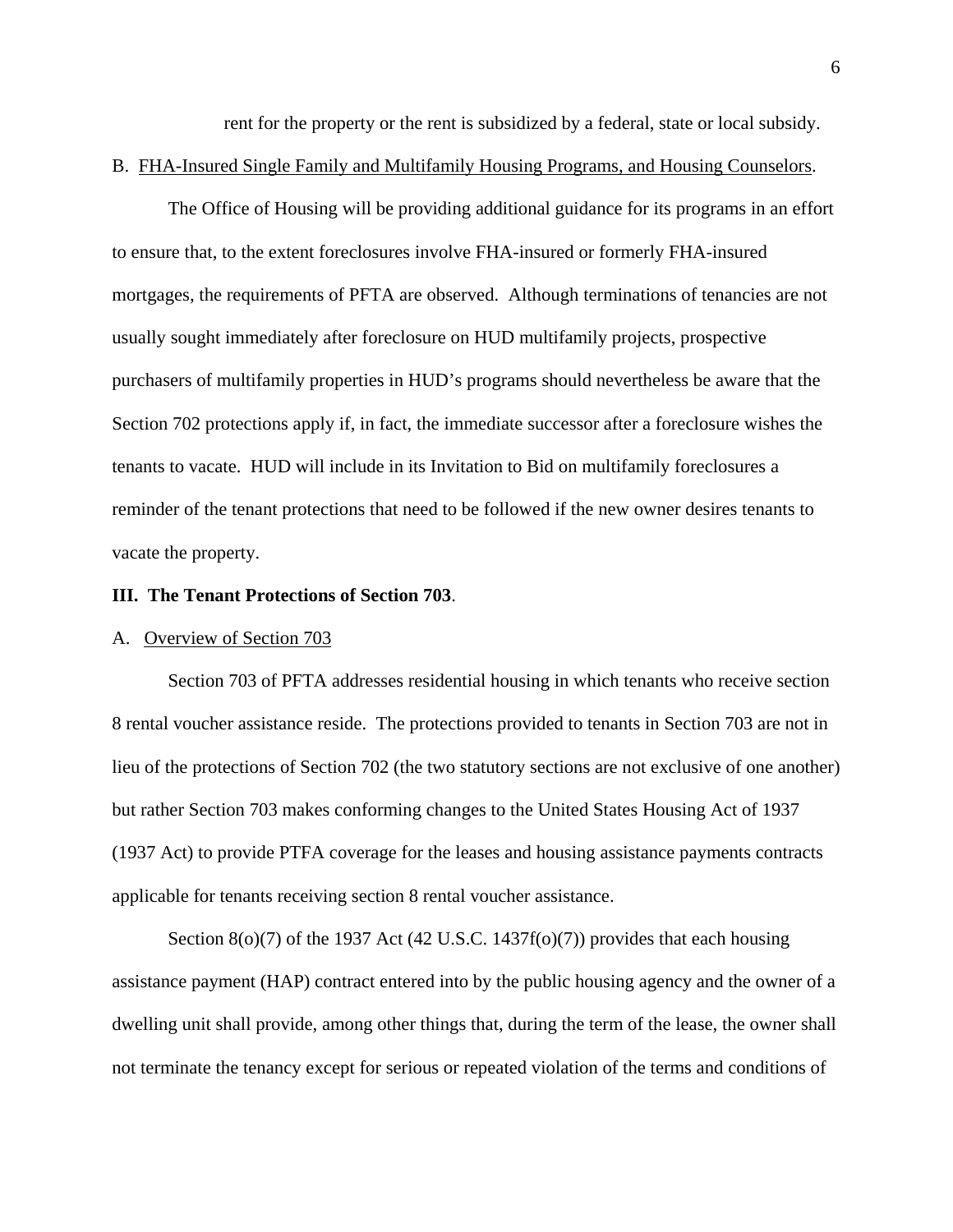the lease, for violation of applicable federal, state, or local law, or for other good cause, and that an incident or incidents of actual or threatened domestic violence, dating violence, or stalking shall not be construed as a serious or repeated violation of the lease by the victim or threatened victim of that violence and shall not be good cause for terminating the tenancy or occupancy rights of the victim of such violence.

To these existing tenant protections, Section 703 provides that the HAP contract shall further provide that in the case of an owner who is an immediate successor in interest pursuant to foreclosure during the term of the lease, vacating the property prior to sale shall not constitute other good cause, except that the owner may terminate the tenancy effective on the date of transfer of the unit to the owner if the owner:

(1) will occupy the unit as a primary residence, and

(2) has provided the tenant a notice to vacate at least 90 days before the effective date of such notice;

Section 8(o)(7) of the 1937 Act is further amended by Section 703 to provide that the successor in interest in the case of any foreclosure of a property in which a voucher recipient resides assumes the interest in the property subject to the lease and HAP contract in place before the foreclosure. This provision confirms that the section 8 tenant's lease is, in effect, a bona fide lease and that the HAP contract survives the foreclosure, just as the lease does. Similar to Section 702, the provisions of Section 703 shall not affect any state or local law that provides additional time frames or protections for tenants.

## B. Participants in HUD's Section 8 Voucher Programs.

Immediate successor owners of foreclosed properties in which section 8 voucher recipients reside become participants in HUD's Section 8(o) tenant-based voucher programs and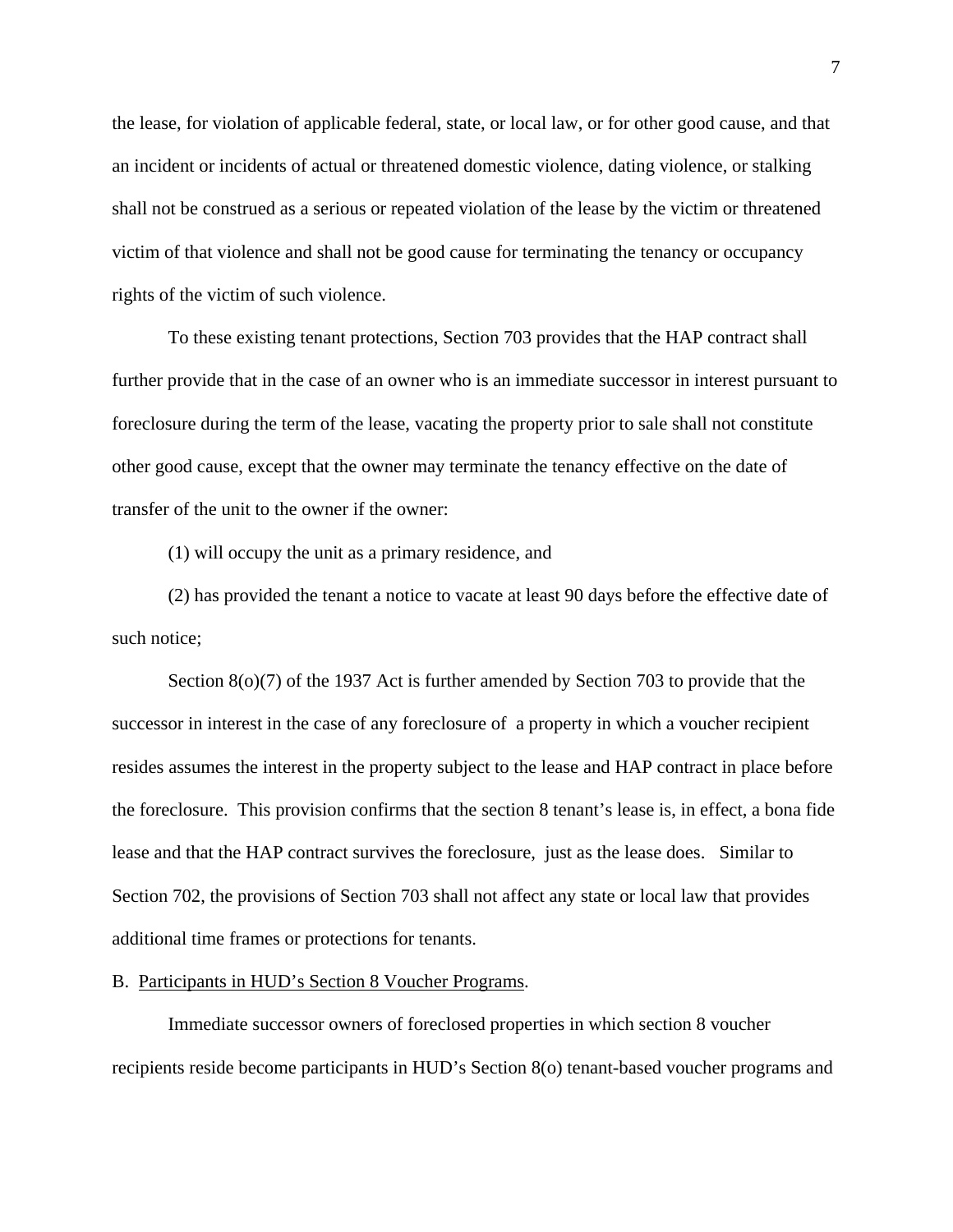must comply with Sections 702 and 703. The following requirements apply to such foreclosed properties as long as the immediate successor in interest retains the interest and until the sunset date of the PTFA, December 31, 2012.

- A demand upon the section 8 voucher recipient to vacate the property prior to a sale of the property shall not constitute "other good cause" as meant in HUD's regulations on termination of tenancy (24 CFR 982.310), except that:
	- o The owner may terminate the tenancy effective on the date of the transfer to the owner if the owner:
		- Will occupy the unit as a primary residence; and
		- Has provided the tenant with a notice to vacate at least 90 days before the effective date of such notice.

## C. Public Housing Agencies (PHAs).

With respect to PHAs, a PHA, after foreclosure, provides payments under the HAP contract to the new owner for the remaining term of the HAP contract, subject to the exception for an owner who will occupy the unit as a primary residence. In the case of the owner/occupant, the HAP contract would continue for the required notice period. The new owner also takes subject to the existing lease, which can only be terminated as described in this section.

The Office of Public and Indian Housing will be providing additional guidance as PHAs may need to help ensure that the requirements of Section 703 are carried out where applicable.